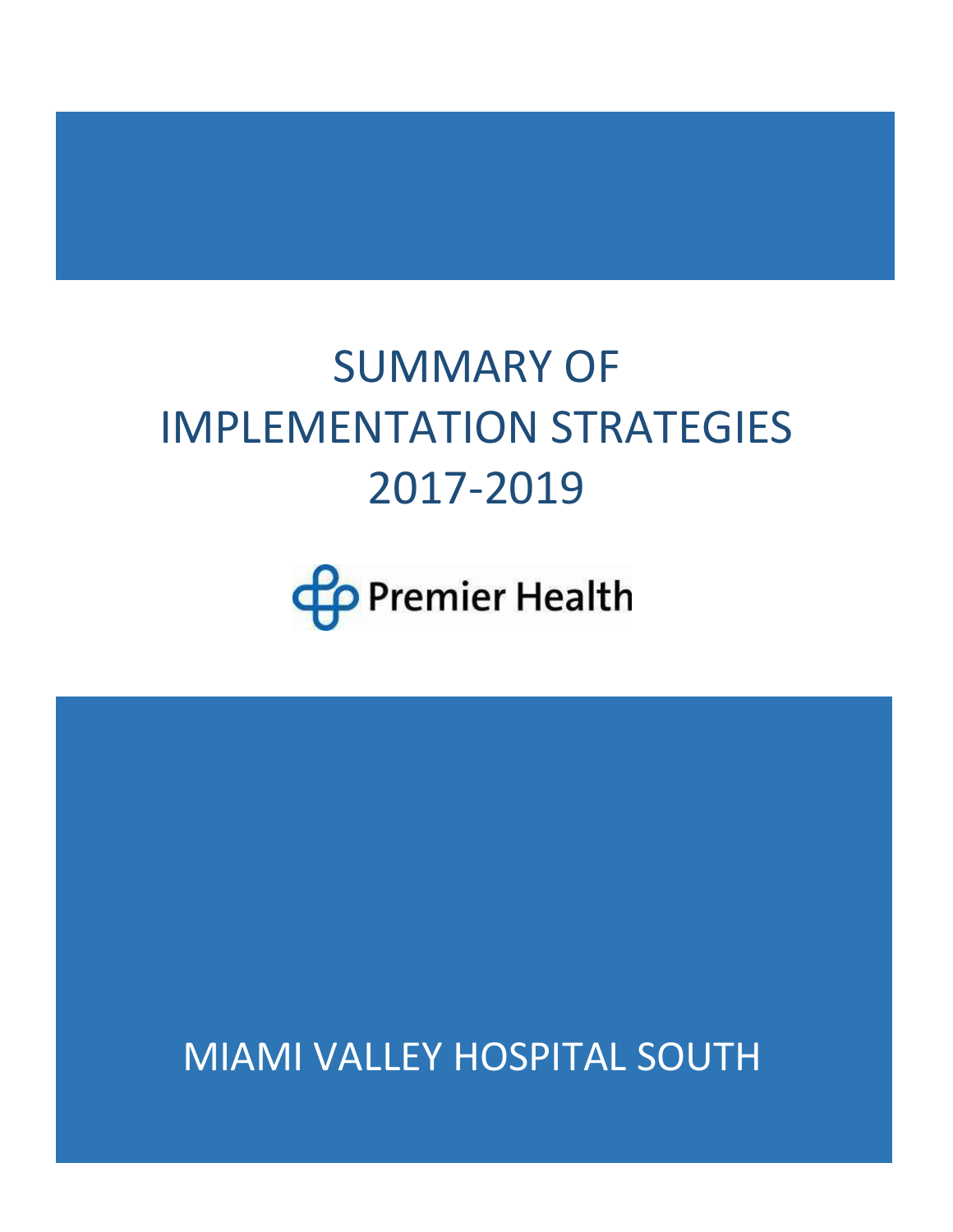# Miami Valley Hospital South: Committed to Improving Community **Health**

Miami Valley Hospital South (MVHS) is part of Premier Health, the largest private, nonprofit, comprehensive health care system in Southwest Ohio. MVHS is committed to improving the health of the communities it serves with high quality, cost-competitive health services.

MVHS is located in Centerville, Ohio and offers a wide range of advanced inpatient and outpatient care. Its services include emergency care, comprehensive cancer center, maternity care, spine and joint center, sports medicine services, among other services. It has achieved Magnet® Recognition for excellence in patient care.

### Priorities Addressed

The Community Benefits subcommittee of Premier Health designed and executed the prioritization process that included a review and comparison of the following:

- 2016 Collaborative Community Health Needs Assessment (CHNA) for Greater Dayton
- Local county health departments' most recent Community Health Assessments (including Clinton, Greene, Montgomery, and Warren Counties)
- Health Policy Institute of Ohio's Health Value Dashboard (state health comparison)

The Implementation Strategies address the collaborative CHNA conducted in 2016 on behalf of all the hospitals in the region by the Greater Dayton Area Hospital Association.

The top three priority areas identified were:

- Birth outcomes
- Behavioral health/Substance abuse
- Chronic diseases

# Recap of Implementation Strategies

*Safe Beginning* Health issue: Birth outcomes

Intervention's goal: To reduce infant mortality by supporting safe sleep, ensuring food security, and providing other resources.

Background: In 2015, Montgomery County had an overall infant mortality rate of 7.5, up from 6.8 deaths per 1,000 births in 2014. African-American babies died at three times the rate of Caucasian babies. The Healthy People 2020 target rate is 6.0 deaths per 1,000 births. Safe sleep is a key strategy to improve outcomes. Sleep-related deaths are the leading cause of death for infants from one month to one year of age.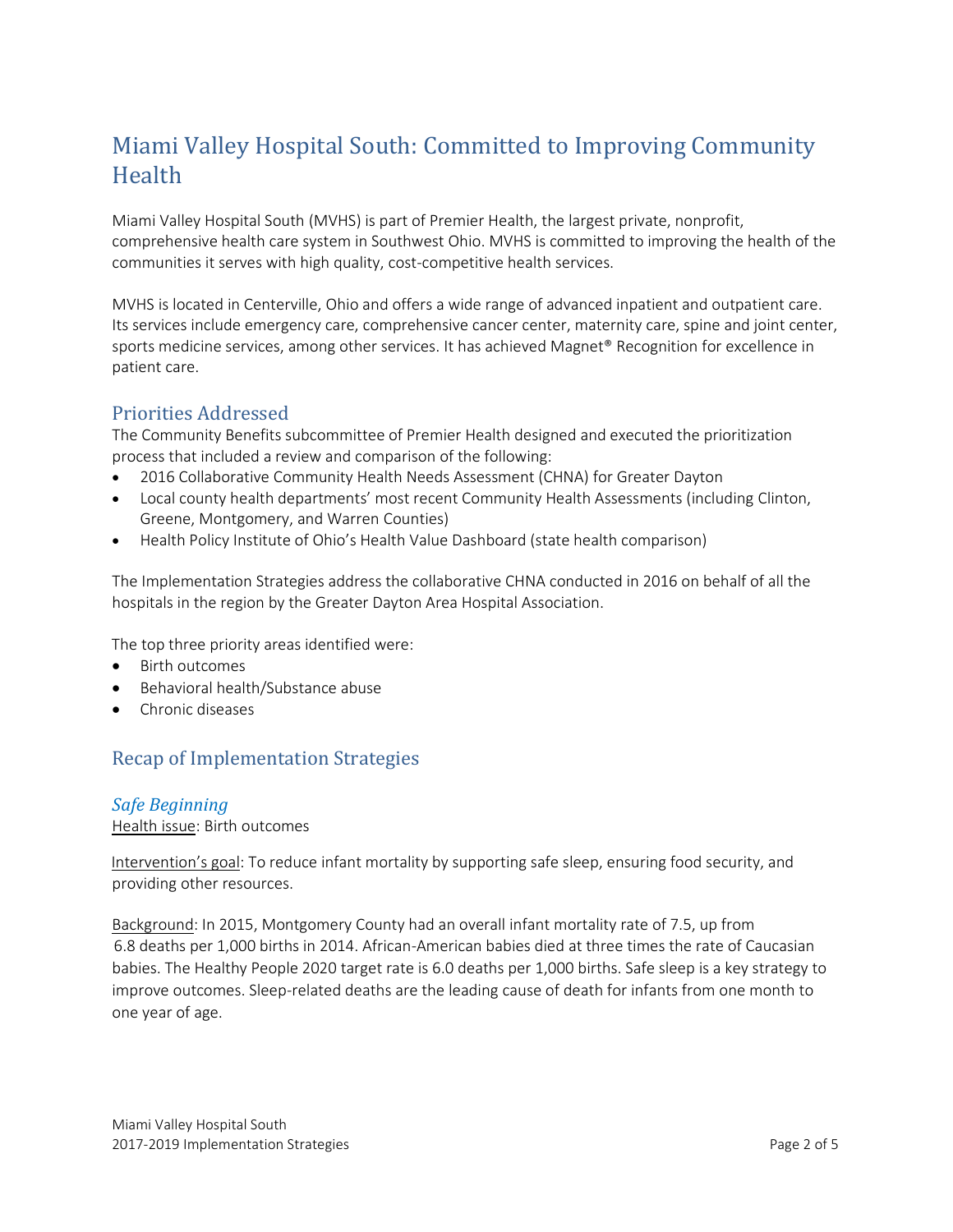Status: As of December 2019, 1660 Montgomery County young children or pregnant moms are currently being served with home visits and services by the Help Me Grow Brighter Futures program. There were 22,713 home visits completed with families in 2019. 100% of mothers, receiving home visit services receive education and assessment of a safe sleep environment for their baby. 100% of all moms prenatal to age 1 of the child are screened for depression. 100% of healthy infants survive to first birthday. The infant mortality is a rate 1 per 1000 rather than a percent. More than 80% of moms, enrolled prenatally, initiate breastfeeding. 54% are still breastfeeding at 6 months.

Partners: Greater Dayton Area Hospital Association, Help Me Grow, Kettering Health Network, Life Stages Centering, Five Rivers Health Center, Southview Women's Center, Grandview Women's Center, Public Health, physician offices, and a variety of community programs such as the Wesley Center, Elizabeth New Life, Miami Valley Child Development Center, Promise to Hope, Life Resource Center, and Family Service Agency.

#### *Project Search*

Health issue: Behavioral health

Intervention's goals: Project Search is a transition program, focused on education and employment, for students with mild disabilities to gain work experience after high school.

Background: MVHS receives 30 to 40 applications annually for the program. It has the capacity to provide 12 internships per year.

Status: Since 2017 MVHS has graduated 32 interns, and they have all moved on to obtain 100% employment after the internships. \$120,000 value of staff time, \$40,000 annual value of space provided \$1,500 support for open house, family picnic, and graduation ceremony.

Partners: Miami Valley Career Technology Center, Opportunities for Ohioans with Disabilities, Montgomery County Board of Developmental Disabilities, and high school teachers

#### *Lung Cancer Screening*

Health issue: Chronic diseases - cancer

Intervention's goals: To make lung cancer screening accessible for everyone.

Background: The U.S. Preventive Services Task Force recommends annual screening for lung cancer with low-dose computed tomography (LDCT) in adults age 55 to 80 years who have a 30-pack per year smoking history and currently smoke or have quit within the past 15 years. According to the Centers for Disease Prevention and Control, a Low-Dose CT scan is the recommended screening test for lung cancer.

| Status:            |                |            |
|--------------------|----------------|------------|
| Year               | $1/s$ or $2/s$ | $3$ or $>$ |
| 2017               | 58             | 14         |
| 2018               | 103            | 6          |
| 2019               | 120            | 10         |
| <b>Grand Total</b> | 281            | 30         |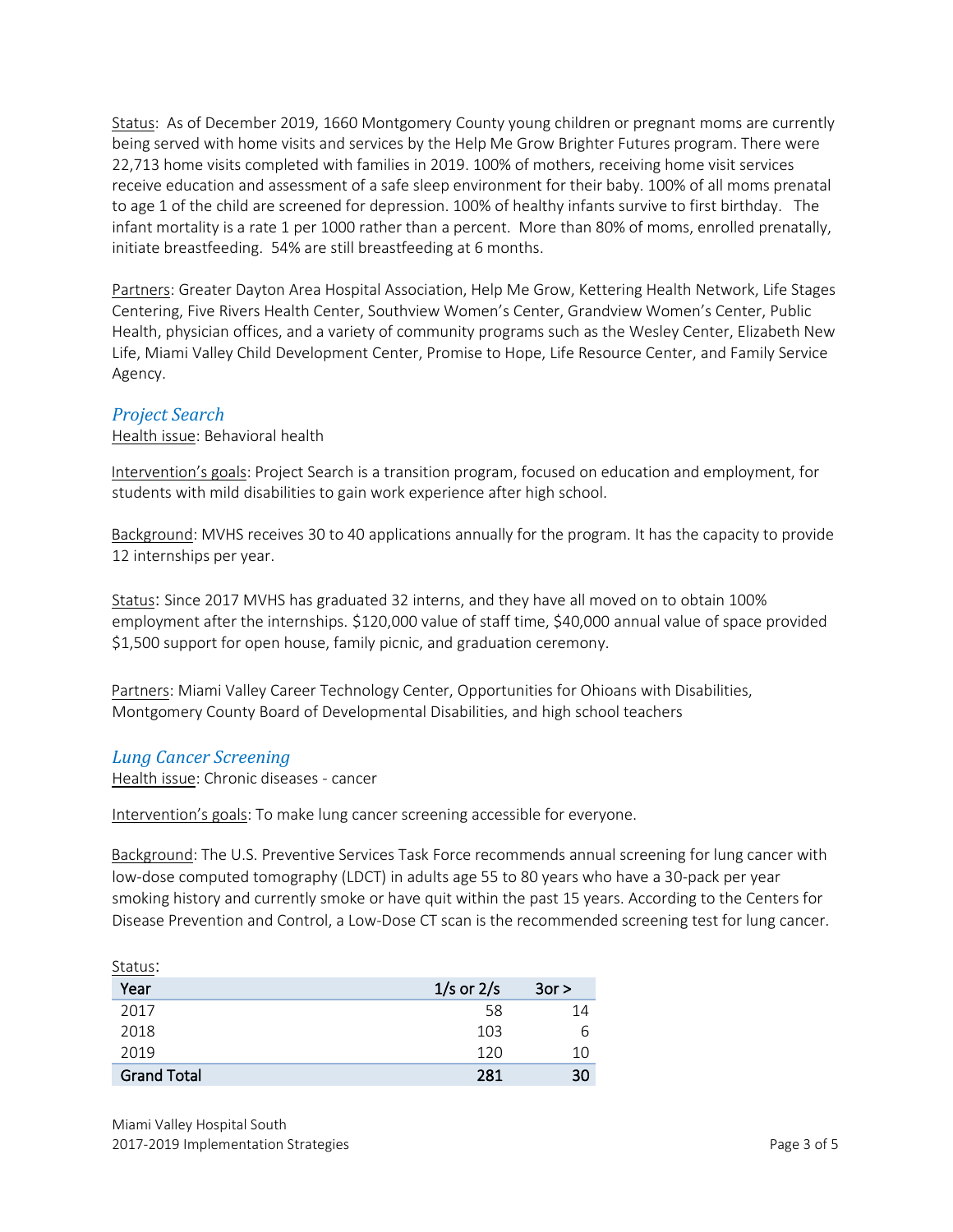#### Recommended follow-up

Category 1: continue annual screening with LDCT

Category 2: continue annual screening with LDCT

Category 3: 6-month follow-up with LDCT

Category 4A: 3-month follow-up with LDCT; PET/CT may be used if there is a  $\geq 8$  mm solid component Category 4B and 4X: chest CT with or without contrast, as appropriate; PET-CT and/or tissue sampling depending on the probability of malignancy and comorbidities (PET-CT if solid component ≥8 mm); For new large nodules that develop on an annual repeat screening CT, a 1 month LDCT may be recommended to address potentially infectious or inflammatory conditions.

Partners: Premier Community Health, physician liaisons, community-based organizations

#### *Opioid Disease Education*

Health issue: Behavioral health/substance abuse

Intervention's goal: To provide education that addiction is a disease, and to change perceptions first of hospital personnel and medical professionals, and then of the community. The objectives are 1) to provide CEUs for education on this topic, with curriculum delivered by ADAMHS, and 2) to offer the education in the community.

Background: In 2015 the *Washington Post* called Dayton the epicenter of the heroin problem. From 2011 to 2015, heroin-related deaths increased by 225%, one of the highest rates in the nation, according to statistics from the U.S. Centers for Disease Control and Prevention. The rate of unintentional prescription drug overdose deaths has also risen. Front-line health workers are overwhelmed by the number of overdoses, and they can become judgmental when they do not understand the nature of opioid addiction. Such attitudes can impair successful referral to treatment.

#### Status:

On October 17-18, 2018, 55 professionals attended a conference, sponsored by the Community Overdose Action Team, titled "Navigating the Opioid Crisis." On October 17, 2019, 76 professionals attended a conference, sponsored by the Community Overdose Action Team, titled "Substance Use Disorder & Recovery: The Emerging Landscape." For both conferences, a majority of participants reported on the evaluation that two competency areas were improved as a result: Patient Care and Medical Knowledge. Premier Health contributed \$19,070 to put on the two conferences.

In addition to provider education, the hospital provided a collection point in the bed tower lobby for the collection of unused prescription medications. More than 284 pounds were collected since the receptacle was installed in 2018.

Partners: Premier Health, Kettering Health Network, Public Health – Dayton & Montgomery County, and Montgomery County Alcohol, Drug Addiction & Mental Health Services.

#### *Additional Accomplishment*

Miami Valley Hospital South 2017-2019 Implementation Strategies Page 4 of 5 Premier Health donated \$2 million per year to support the development of a coordinated and comprehensive approach to opioid treatment and recovery for residents of Montgomery County. OneFifteen is a non-profit named for the 115 people who died of opioid overdoses each day in the U.S. in